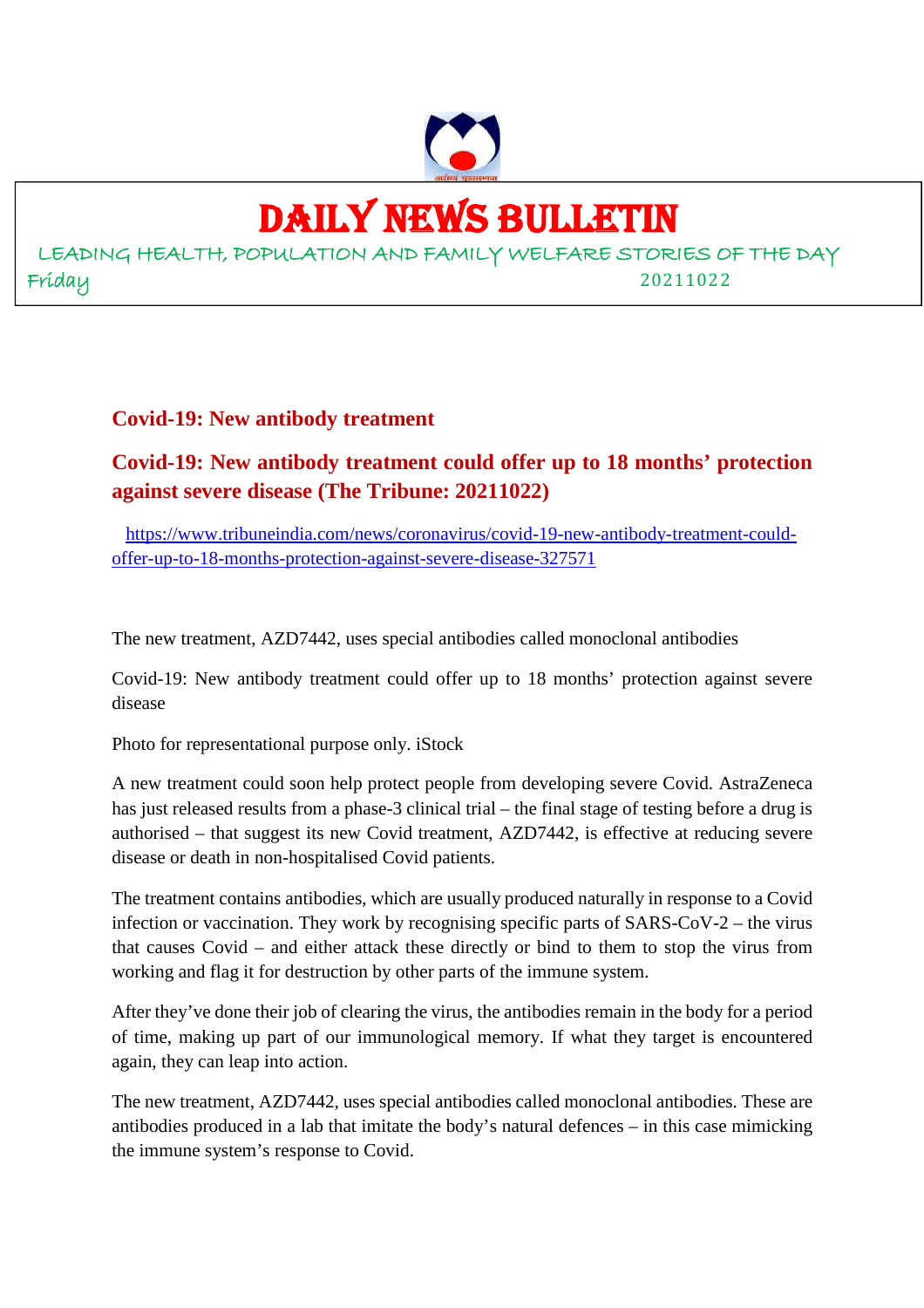Artificially developing antibodies to fight disease isn't a new technique. This technology is already used to treat many diseases, including leukaemia, breast cancer and lupus. In fact, this isn't even the first time the technique has been used for Covid. The first Covid monoclonal antibody treatment was approved in the UK in August 2021.

How does AstraZeneca's treatment work?

AZD7442 is a cocktail of two monoclonal antibodies – tixagevimab and cilgavimab – that are designed to reduce the severity of a SARS-CoV-2 infection and so prevent people from getting severely ill.

Both of these antibodies bind to different parts of virus's spike proteins, which cover its outer surface and are what the virus uses to infect cells. It's thought that attaching to these proteins is what gives the medicine its effect, as this stops the virus from being able to get inside cells and reproduce.

The two monoclonal antibodies in the cocktail are based on antibodies taken from patients who survived COVID. Scientists at AstraZeneca took blood samples from patients and isolated immune cells called B cells, which are the antibody factories of the human body. They then grew more of these B cells in the lab, and used them to make large quantities of the two antibodies, which they had identified as specifically targeting the coronavirus's spike protein.

But the key difference between this and other antibody-based treatments is that in AZD7442, the antibodies have been modified so they stay in the body for longer.

Studies using similarly modified antibodies against another respiratory virus – respiratory syncytial virus – have shown that this approach gives long-term protection, with the modified antibodies having triple the durability of conventional antibodies. It's hoped that a single dose of AZD7442 could offer 12 to 18 months protection from severe Covid, though we'll have to wait to see exactly how long protection lasts.

How well does it work?

AstraZeneca's phase-3 trial investigated the effectiveness of the treatment when given to patients who were infected with SARS-CoV-2.

The study looked at 822 participants who were over the age of 18. Only around 13% were 65 years and over, but 90% had health conditions that put them at high risk of severe Covid, such as cancer, diabetes, obesity, chronic lung disease or asthma, cardiovascular disease or a weakened immune system.

The trial results show that of the 407 people who received AZD7442, 18 developed severe Covid or died, compared with 37 of the 415 people who received a placebo. This suggests that those in the AZD7442 group were 50% less likely to develop severe Covid than those taking a placebo.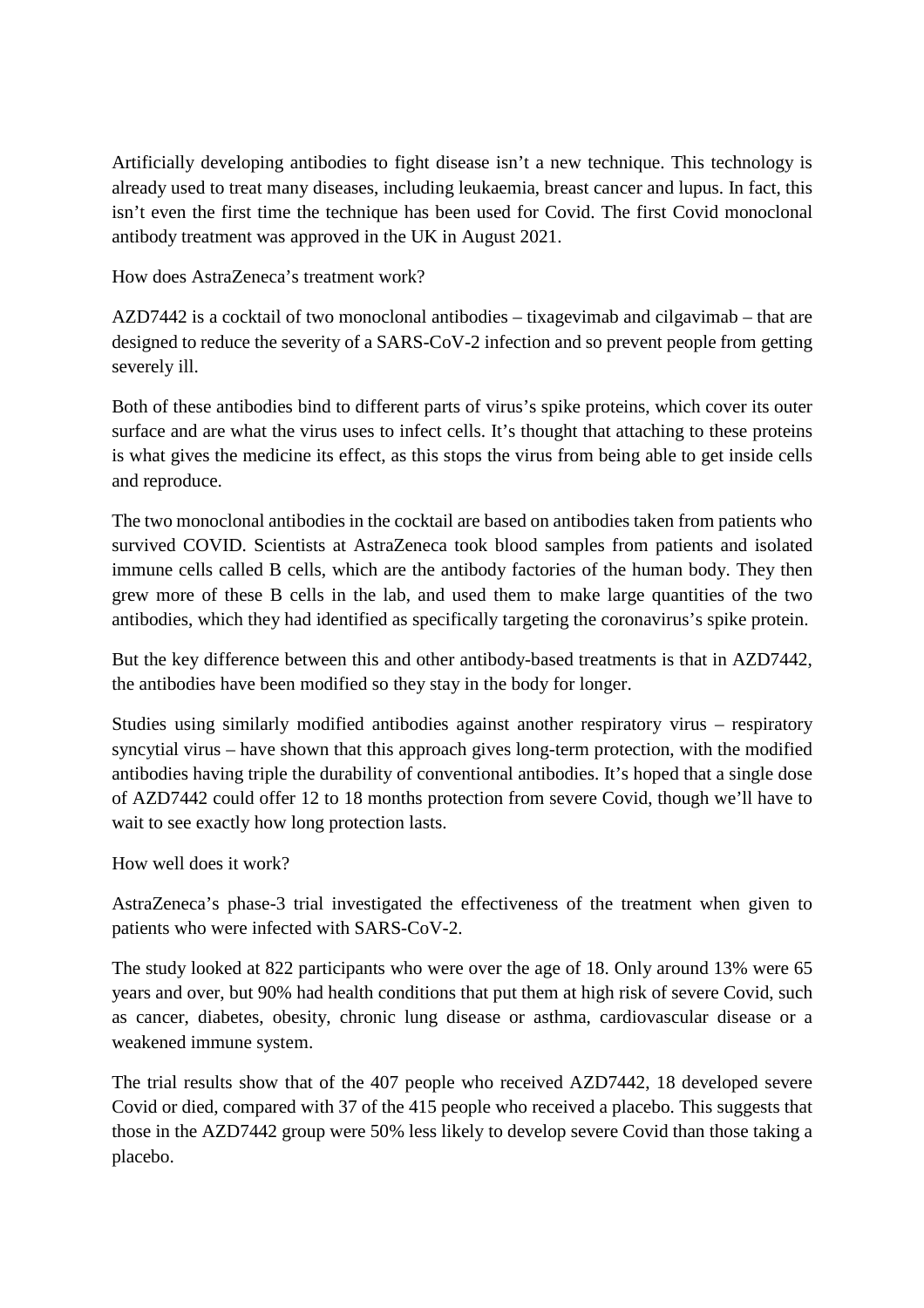The trial also looked specifically at patients who received treatment quickly – that is, within five days of their symptoms starting. In this group, AZD7442 reduced the risk of severe disease or death by 67%, suggesting that early treatment with AZD7442 provides greater protection.

It's important to note, however, that these results have been released by AstraZeneca but don't yet appear to have been formally reviewed by other scientists. So any findings need to be treated with caution.

How useful will it be?

These results suggest that AZD7442 could be a valuable tool for patients in need of instant immunity against Covid, such as those who have not responded to vaccines because of a weakened immune system or those in other high-risk groups.

However, more detail of the characteristics of the patients who did and did not benefit from the medicine is required to fully understand who will benefit most from receiving this drug.

And when considering how useful AZD7442 could be, it's important to consider when in the course of the disease the treatment will be given. For many, severe disease with Covid isn't caused by the virus replicating, but by the immune system going awry.

This means that to prevent severe disease, drugs such as AZD7442 need to be given early in infection, before the overzealous immune response kicks in. Give them too late, and treatments like this that target the virus directly are unlikely to offer much benefit (unlike those that can control inflammation and immune overreaction, such as dexamethasone or tocilizumab).

But one thing that could help the treatment be deployed early during infection is the fact that it only needs to be injected into a muscle, rather than be given intravenously. This means it can be given at a clinic, without patients needing to come into hospital.

However, monoclonal antibody treatments are notoriously expensive, and the cost of AZD7442 has not yet been released. This could be the biggest barrier to the drug having a big impact worldwide – assuming, of course, that its phase 3 results pass the scrutiny of regulators and the drug is approved. — The Conversation

#### **WHO**

# **India reports 18 per cent decrease in Covid cases, 13 per cent decrease in deaths during Oct 11-17: WHO (The Tribune: 20211022)**

https://www.tribuneindia.com/news/coronavirus/india-reports-18-per-cent-decrease-in-covidcases-13-per-cent-decrease-in-deaths-during-oct-11-17-who-327035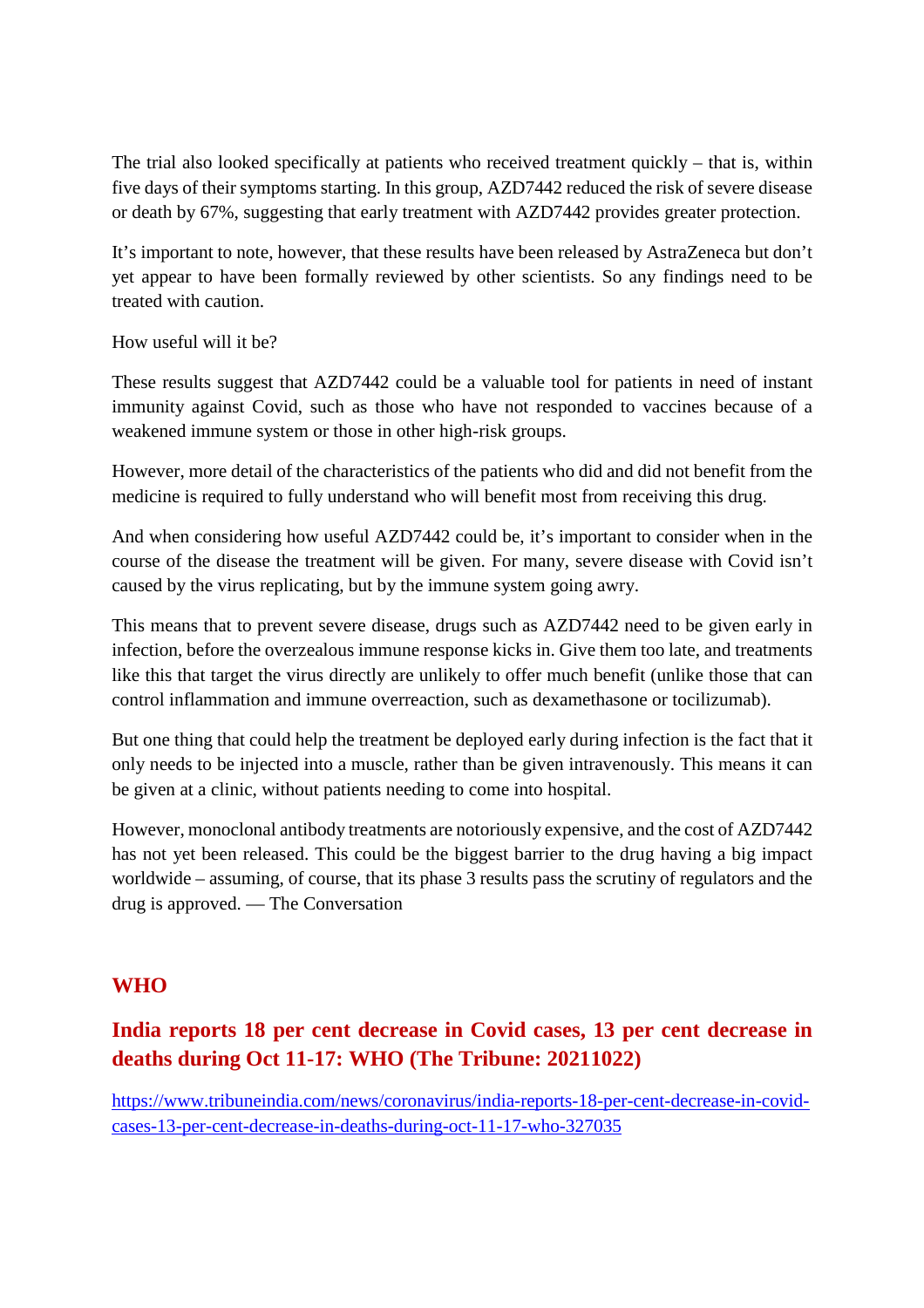(The Covid Weekly Epidemiological Update was released by the World Health Organisation on Tuesday

India reports 18 per cent decrease in Covid cases, 13 per cent decrease in deaths during Oct 11- 17: WHO

India reported an 18 per cent decrease in the new Covid cases along with a 13 per cent decline in the number of deaths during the week of October 11 to 17, the WHO has said, highlighting that all the regions globally, except the European Region, reported a fall in new weekly cases of the deadly virus.

The Covid Weekly Epidemiological Update, released by the World Health Organisation on Tuesday, said that with just over 2.7 million new cases and over 46,000 new deaths reported during the week of October 11 to 17, the global number of new cases and deaths remained similar to that of the previous week.

Apart from the European Region, which reported a 7 per cent increase in the number of new weekly cases when compared to the previous week, all the other regions reported declines in new weekly cases.

The update said that the largest decrease in new weekly cases was reported from the African Region (18 per cent), followed by the Western Pacific Region (16 per cent). The African Region also reported the largest decline in weekly deaths (25 per cent) followed by the South-East Asia and Eastern Mediterranean Regions with 19 per cent and 8 per cent declines, respectively.

The cumulative number of confirmed cases reported globally is now over 240 million and the cumulative number of deaths is just under 4.9 million.

The highest numbers of new cases were reported from the United States of America (582,707 new cases; 11 per cent decrease), the United Kingdom (283,756 new cases; 14 per cent increase), Russia (217,322 new cases; 15 per cent increase), Turkey (213,981 new cases; similar to the number reported in the previous week) and India (114,244 new cases; 18 per cent decrease).

The update said that declining trends continued in the South-East Asia Region, with just under 215,000 new cases and over 2,900 new deaths reported, a decrease of 13 per cent and 19 per cent respectively, as compared to the previous week.

All countries in the region reported a decline in new cases and deaths this week, apart from Thailand that reported a similar number of cases as compared to the previous week.

While India reported the highest numbers of new cases at 114,244, they were still an 18 per cent decrease over the previous week. Thailand (72,817 new cases) and Myanmar (9202 new cases) also reported high numbers of new cases in the South-East Asia Region.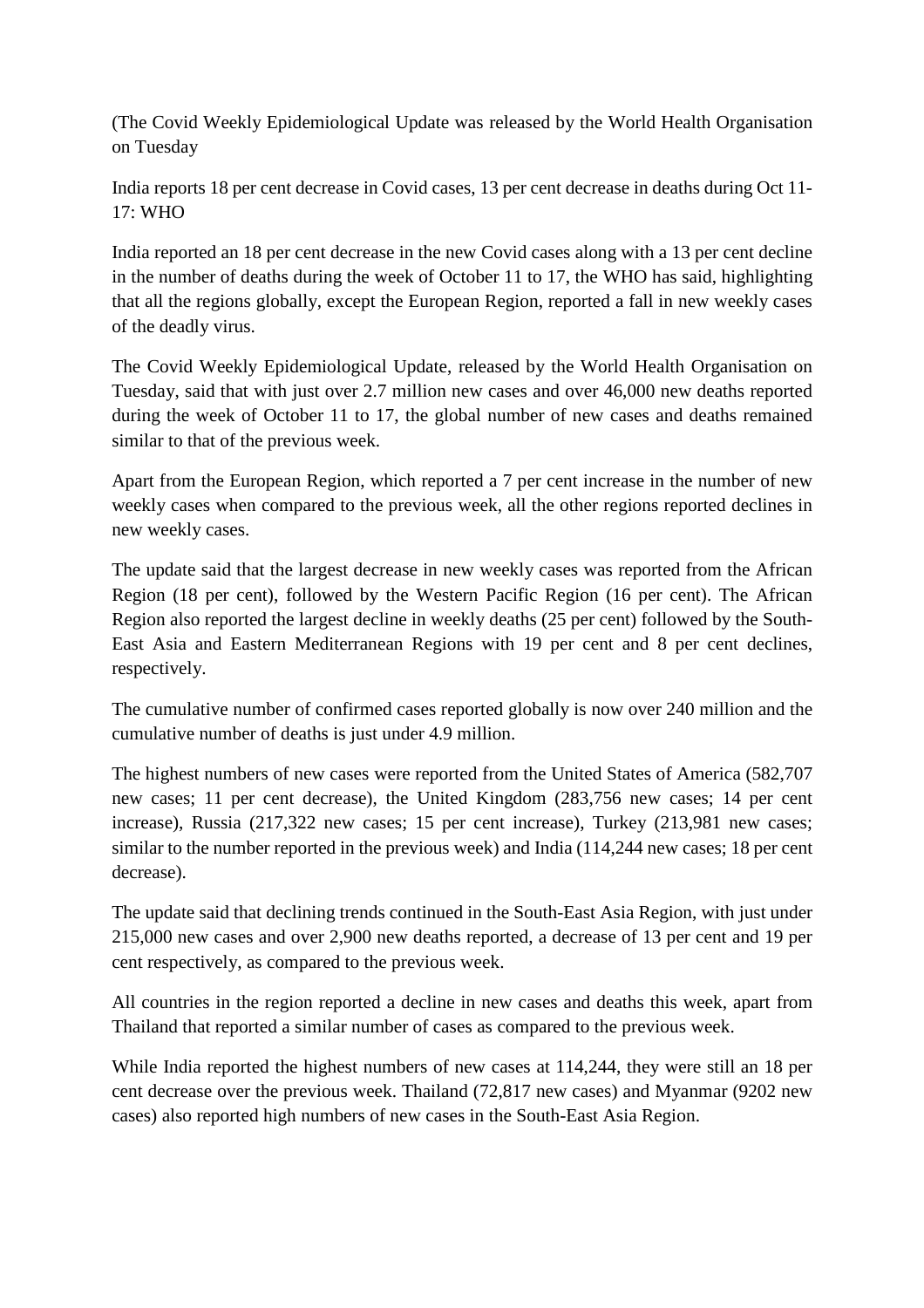In the region, the highest numbers of new deaths were reported from India (1,535 new deaths; a 13 per cent decrease), Thailand (582 new deaths; a 14 per cent decrease), and Indonesia (301 new deaths; a 37 per cent decrease). PTI

#### **Pfizer vaccine**

#### **Pfizer vaccine very effective against Delta variant in adolescents in Israel: Study (The Tribune: 20211022)**

https://www.tribuneindia.com/news/coronavirus/pfizer-vaccine-very-effective-against-deltavariant-in-adolescents-in-israel-study-327568

The research was conducted between June and September when Delta variant was the main strain in Israel

Pfizer vaccine very effective against Delta variant in adolescents in Israel: Study

Photo for representational purpose only. Reuters file

The Pfizer/BioNTech COVID-19 vaccine is highly effective at preventing infection and symptomatic disease from the Delta variant among 12- to 18-year-olds, research conducted in Israel shows.

The findings, published in the New England Journal of Medicine, will likely provide further reassurance the shot is effective against the variant among younger people as the US drug watchdog considers authorising use of the vaccine on children as young as five.

The study found the estimated vaccine effectiveness against documented COVID-19 infection in adolescents was 90%, and 93% against symptomatic COVID-19, on days seven to 21 after the second dose.

Israel's Clalit health maintenance organisation and Harvard University researchers reviewed data from 94,354 vaccine recipients aged 12 to 18 who were matched with an identical number of unvaccinated adolescents from the same age group.

The research was conducted between June and September, when the Delta variant was the main strain in Israel.

In a statement late on Wednesday, Clalit said the study was one of the largest peer-reviewed evaluations conducted among the age group of the effectiveness of the vaccine against the Delta variant.

Earlier this week, an analysis released by the US Centers for Disease Control and Prevention (CDC) showed the Pfizer Inc /BioNTech vaccine was 93% effective in preventing hospitalisations among those aged 12 to 18.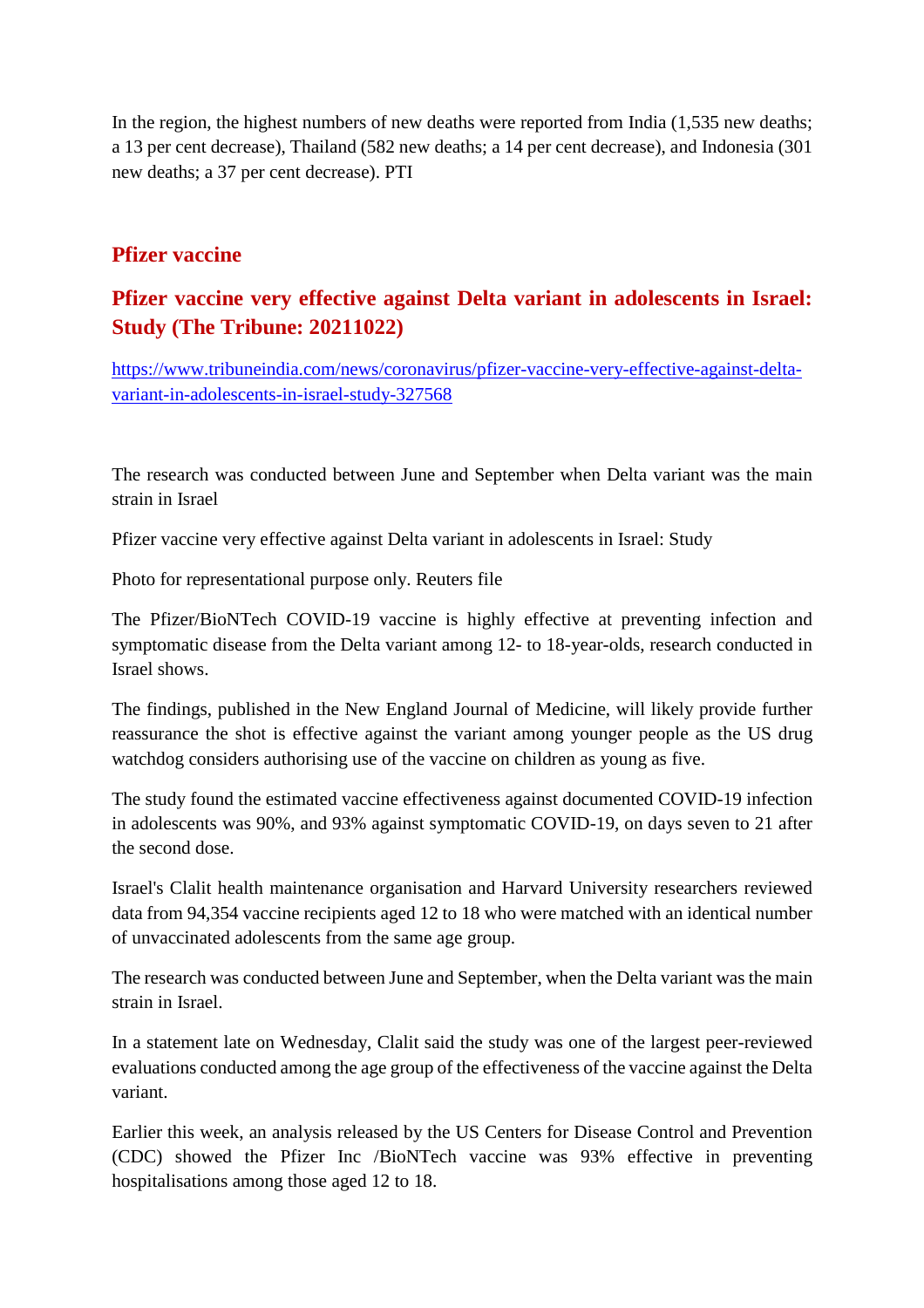The Pfizer/BioNTech vaccine is authorised for children as young as 12, and the companies are seeking further approval from the US Food and Drug Administration for use in those as young as five.

A panel of advisers to the FDA is expected to weigh in on data on young children later this month.

In England, the spread of COVID-19 among children is fuelling a rise in cases and causing concern among some scientists that vaccines are being rolled out in schools too slowly. Reuters

#### **Oxidative stress**

# **Can orange juice help reduce inflammation, oxidative stress? Here's what you need to know (The Indian Express: 20211022)**

https://indianexpress.com/article/lifestyle/health/study-orange-juice-reduce-inflammationoxidative-stress-benefits-how-much-to-have-7583191/

"Orange juice consists of anti-inflammatory agents and compounds like flavonoids, hesperidin and naringenin which helps in the proper functioning of the body and its organs," said dietician Sakina Diwan

orange juiceResearch has found that drinking orange juice can have potential health benefits. (Source: Getty Images/Thinkstock)

Having a freshly squeezed glass of orange juice every day may help reduce inflammation and oxidative stress, claims a new study. Published in the Journal Advances in Nutrition, the findings, though limited in scope, indicate that drinking 100 per cent orange juice significantly reduces interleukin 6, a marker of inflammation, in both healthy and high-risk adults, along with two additional inflammatory and oxidative stress markers.

However, the results do not have statistical significance, suggesting that more analysis and larger studies are needed to reach conclusive evidence. The study also stressed that vitamin C and bioactive compounds in oranges play an important role in helping improve one's health.

ALSO READ |Fruit juices and fruits: What is the best time to have them?

Notably, chronic inflammation, referred to as slow, long-term inflammatory response by one's immune system as per National Center for Biotechnology Information (NCBI), can cause chronic lifestyle diseases like that of the heart, diabetes, and more.

Another NCBI 2015-study investigated the effects of red-orange juice consumption on risk factors for metabolic syndrome. It noted how orange juice consumption can promote lower levels of oxidative stress and inflammation due to the antioxidant activity of citrus flavonoids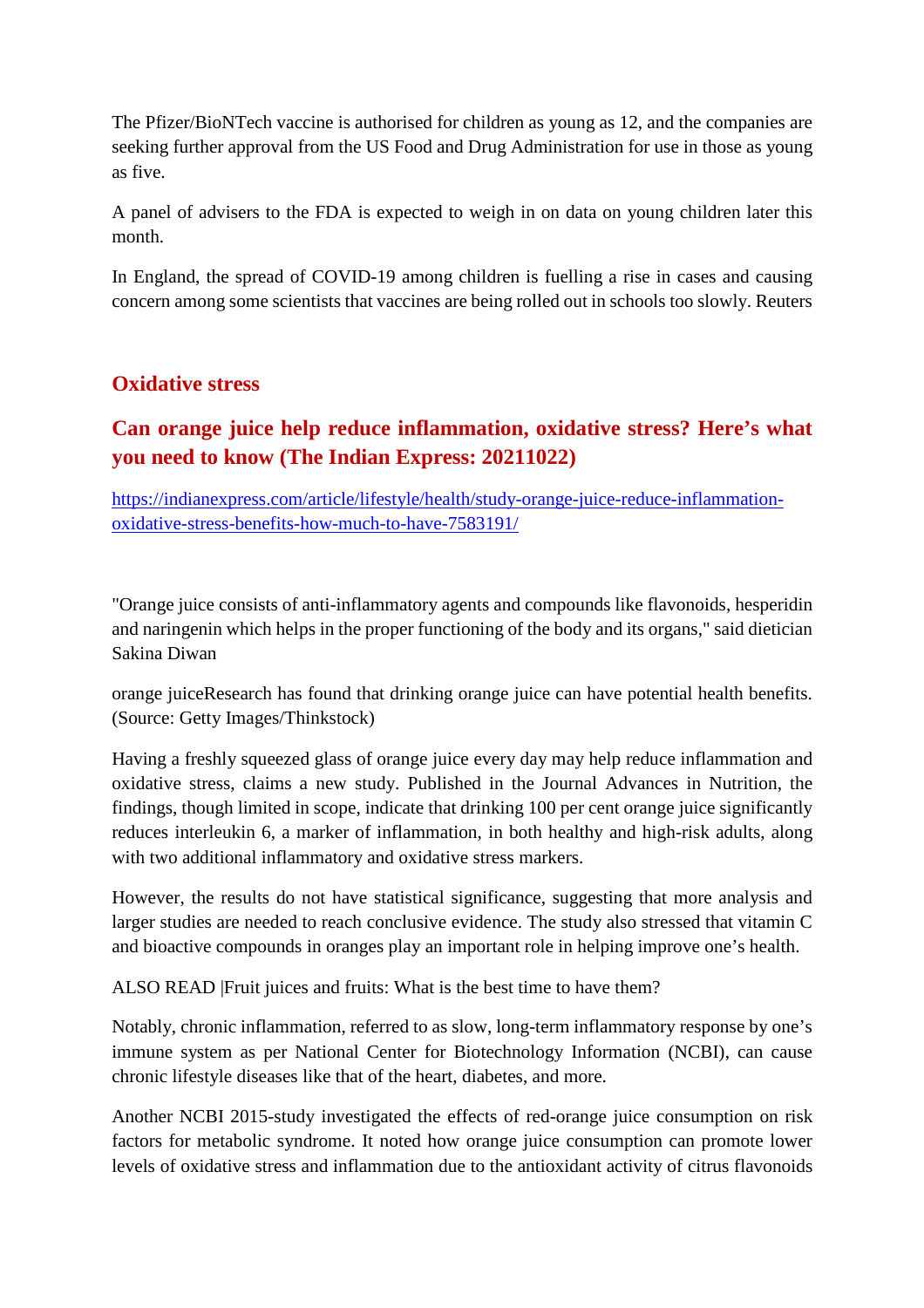and carotenoids. In addition, red-fleshed sweet orange juice (red orange juice) also contains lycopene. The study published in the International Journal of Food Sciences and Nutrition also observed how insulin resistance and systolic blood pressure were reduced in normal-weight volunteers after consuming orange juice every day for eight weeks, while diastolic blood pressure decreased in overweight volunteers after the intervention.

To understand if consuming a glass of orange juice every day can help, we reached out to experts.

Sakina Diwan, dietician, Bhatia Hospital explained how orange juice can help. "Orange juice consists of anti-inflammatory agents and compounds like flavonoids, hesperidin, and naringenin which helps in the proper functioning of the body and its organs. The juice is said to mediate the response in cell's plasma and genes thus modulating inflammation in individuals," she told indianexpress.com.

orange juice Consider having orange juice daily; here's why (Source: Getty Images/Thinkstock)

According to Diwan, here are some benefits of orange juice

\*Orange juice is an excellent source of vitamin C: 1 cup contains twice the daily recommended value. Vitamin C supports your immune system and may be effective in fighting against several infections.

\*It also contains folate that is found to support fetal development.

\*Orange juice contains high levels of potassium citrate. The nutrient binds to calcium in urine, creating an environment where kidney stones are less likely to develop.

Dr Navneet Kaur, general physician, Apollo Spectra Nehru Enclave, Delhi said orange juice is rich in fibre and improves digestive health. "Since it is high in fibre, it also lowers cholesterol levels. It is jam-packed with Vitamin B9 and folate, promotes blood circulation and purification by helping in the production of red blood cells. Thus, it can manage blood pressure and improve the inner lining of blood vessels. The calcium and potassium present in oranges can help in the prevention of kidney stones," Dr Kaur mentioned.

While the juice has a sweet taste, it is low in glycaemic index and fat content, said Kaur. "It is a good option if you want to battle the bulge. The vitamins C and E content in the juice can regenerate skin cells. This helps minimise the appearance of blackheads and spots. The vitamin A in it can keep your vision intact," Dr Kaur stated.

How should it be consumed?

Diwan recommends "high pulp orange juice that has more fibre". "You can even find orange juice that has been fortified with calcium and vitamin D, which does not naturally occur in orange juice," she said.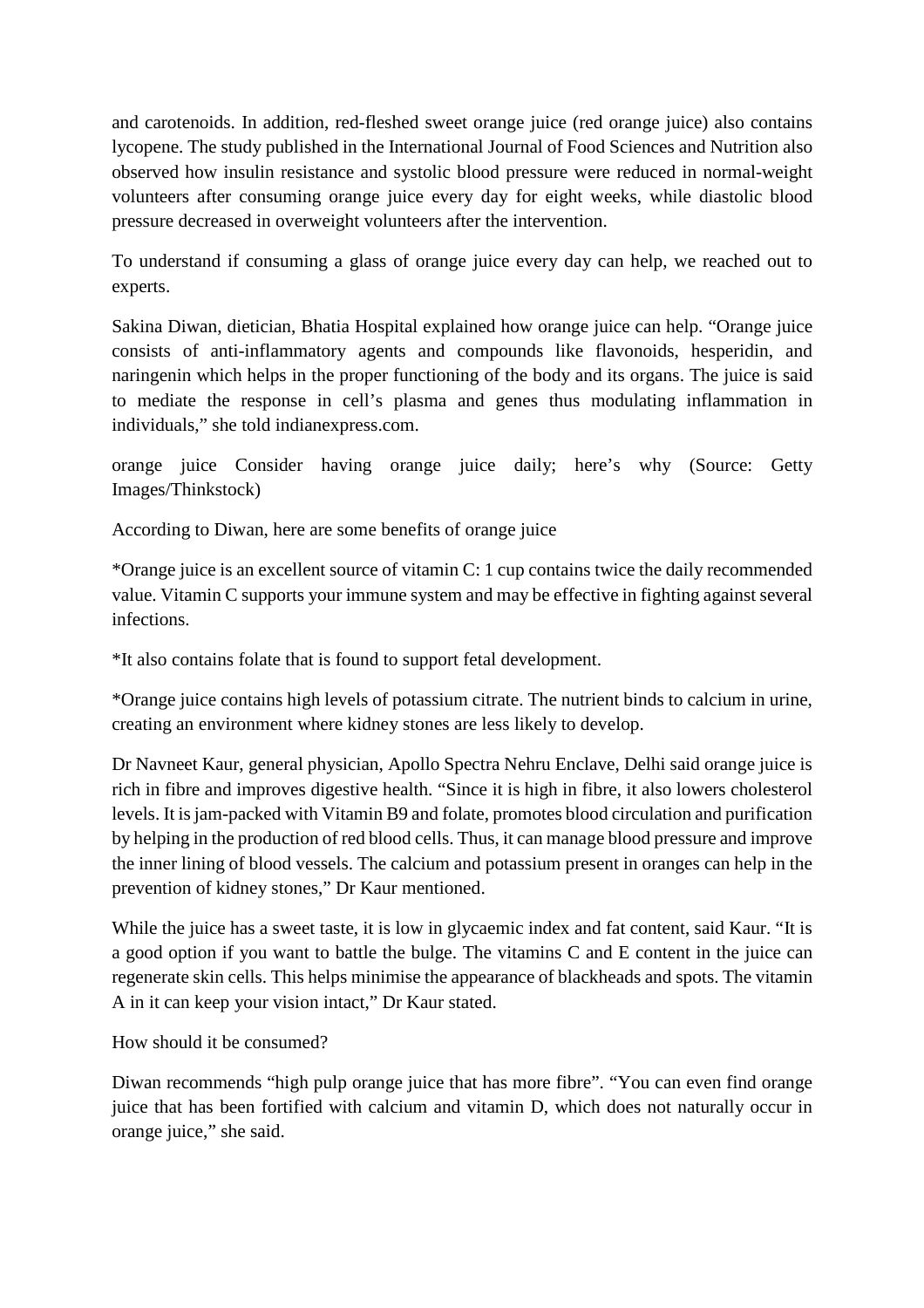While it is beneficial, experts recommend just one glass of orange juice per day. "In the case of children, it will be one small glass of juice in a day. Try to have the juice in the first half of the day, or make it a part of your breakfast," said Dr Kaur.

#### **Breast cancer**

#### **Meet breast cancer survivor Cheryl Kire Achumi, who is motivating people to exercise and live healthy (The Indian Express: 20211022)**

https://indianexpress.com/article/lifestyle/fitness/breast-cancer-awareness-month-survivorfitness-entrepreneur-cheryl-kire-achumi-dimapur-nagaland-city-gymn-women-health-goals-7565456/

A silver lining amid this pandemic has been that people have understood the importance and benefit of exercise, she says

Cheryl Kire AchumiCheryl Kire Achumi has been advocating for fitness in Nagaland's Dimapur. (Source: Cheryl Kire Achumi)

Cheryl Kire Achumi, born and brought up in Dimapur, was living the life of her dreams with her husband and two children. A graduate in hospitality management and a BA in English, the native of Nagaland had dabbled in a few jobs before she started her own side businesses in the form of a tent house, a service apartment rental and later a tea garden. She quit her job in 2010 to pursue entrepreneurship full-time.

But in May 2014, she was diagnosed with early-stage breast cancer. "I had a small uncomfortable lump in my breast. So, I underwent a lumpectomy and sent it for biopsy. Results came and I was diagnosed with carcinoma breast stage 1," the 43-year-old told indianexpress.com.

As part of her treatment, Cheryl had to undergo three clinical operations, six rounds of chemotherapy and 15 rounds of radiotherapy, as a result of which her "body and mind were encountering immense pain, stress and anxiety". "During the treatment process, I also gained about 18 kilos and went from 50 to 68 kg. Since I was unable to move around freely without feeling constantly fatigued and in pain, the most I did in terms of 'fitness' was to walk around the compound. But I kept myself busy with the household, a little bit of gardening, read a few books, and even did a little knitting when my stiff fingers allowed," she recalled.

Cheryl Cheryl Achumi works out six days a week. (Source: Cheryl Achumi)

She soon realised she "urgently needed to work on my core strength to get back in shape and become healthier and fitter". With that in mind, she visited various nearby gyms in Dimapur city but "could not find a single gym in the locality that had proper amenities and trainers".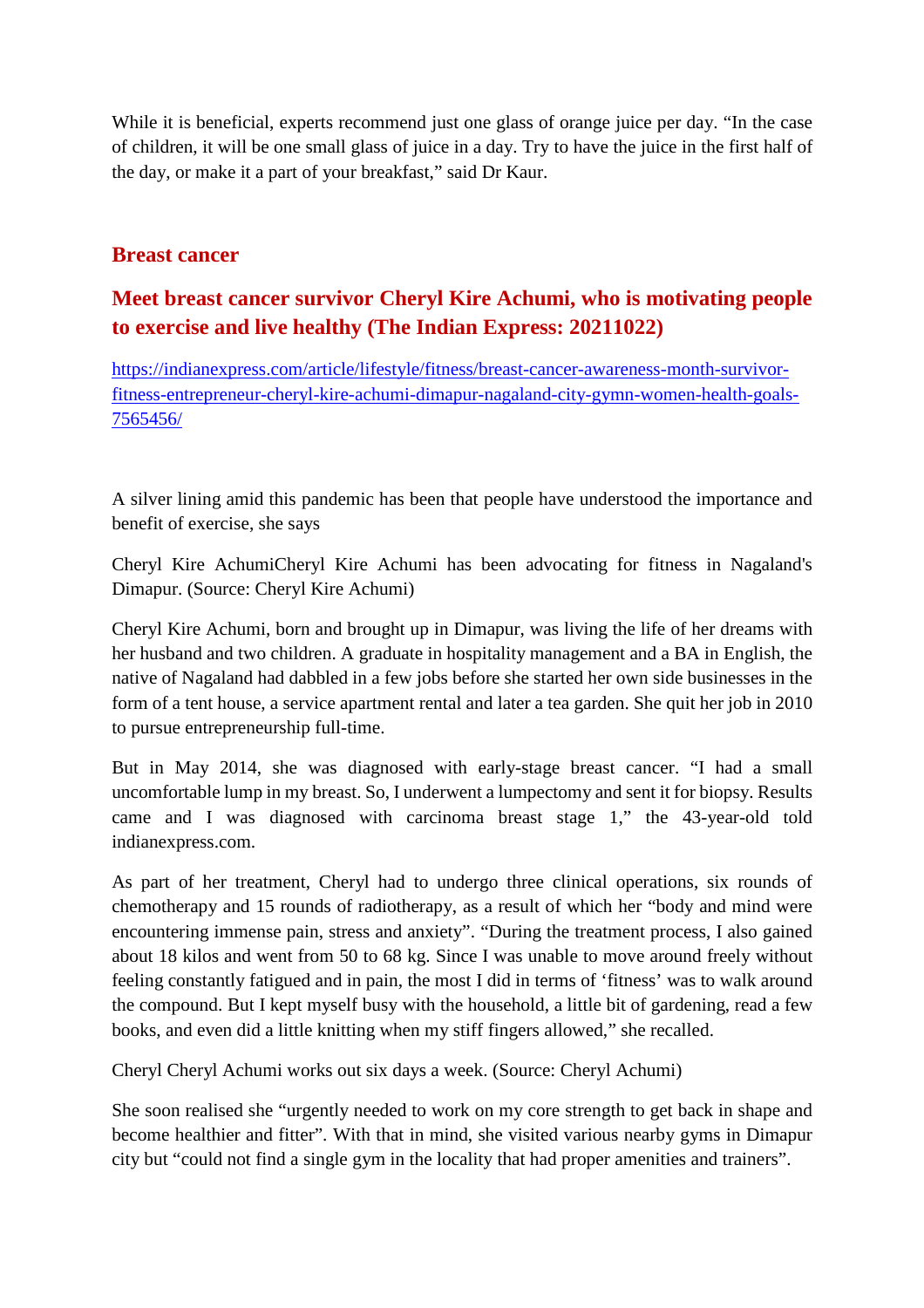"So, I ended up working out at home and focused on core strengthening exercises, cardio and some weights, stretching and flexibility training," shared Cheryl who was guided by her husband Abraham Botoking, a fitness enthusiast and a certified personal fitness trainer. Her diet included both micro and macro level intake. "My husband made sure I consumed a lot of fresh fruits, vegetables, dried nuts and fruits, protein, and soup. I started on Omega 3+6+9, multivitamins and calcium," she described.

ALSO READ |Can sedentary lifestyle, mental stress lead to hormonal imbalance in middleaged women?

Over the next several months, she and her husband also started discussing about the prospects of starting-up an entrepreneurial venture around "enabling high-quality fitness for all". And in no time, her husband — a former banker by profession – had quit his job to wholeheartedly support Cheryl's entrepreneurial aspirations into becoming a reality. This is how City Gymn, co-founded by the fitness-lover couple, came to being in September 2016, and emerged as the first-ever gym in the city to have a dedicated 'women's fitness section' incorporated into their facility. The gender-inclusive gyms aim to motivate and aid people to take care of their health and fitness goals.

"Everyone should exercise daily and live a healthy lifestyle. Women usually ignore their health and hardly ever exercise. We need to realise that the benefits of living a fit life are both mental and physical. This means, reduced anxiety and stress, reduced chronic illnesses, more energy, hormonal balance, weight management, longer life, better mood, good skin, good sleep, good mental health. Basically look good and feel great! That should be the ultimate motto for every woman," Cheryl, who opened yet another branch in 2019 in Burma Camp area of the city, told this outlet .

The certified diet and nutrition coach and fitness trainer now works out six days a week with focus on core strengthening, weights and a little cardio.

Cheryl Kire Achumi Cheryl Kire Achumi, a breast cancer survivor, opened a gym with her husband (Source: Cheryl Kire Achumi)

But the pandemic soon halted things with the couple facing a financial crunch and being forced to close down one of their centers. "But we brought all the equipment home for our elderly clients and those opting for personal training—thereby enabling them to work out in privacy and security without fear of contracting the virus," she expressed. Now as she begins again, Cheryl, who was part of the Her&Now Entrepreneurship Support Programme in the North East Region in 2019 (which enabled her to formulate a solid business expansion plan and introduced her to various innovative avenues to grow her venture), plans to "open more gyms", along with a sporting centre, and a football coaching centre in the near future.

Notably, Her&Now programme is an initiative that empowers women entrepreneurs and is implemented by GIZ, on behalf of the German Federal Ministry for Economic Cooperation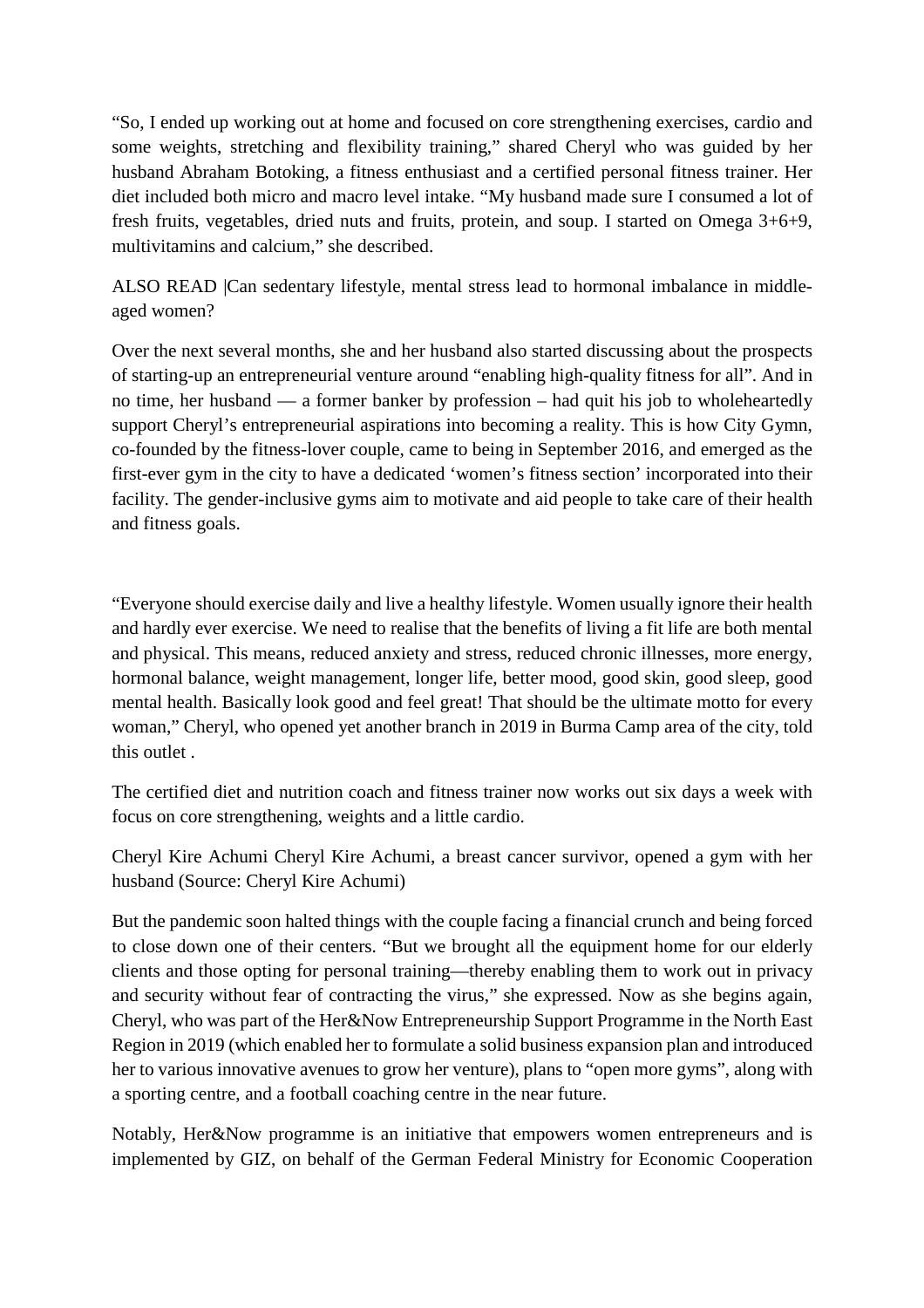and Development (BMZ) and in partnership with the Government of India's Ministry of Skill Development and Entrepreneurship (MoSDE).

"A silver lining amid this pandemic has been that people have understood the importance and benefit of exercise. We have many individuals who have signed up for our fitness training in an effort to live a healthy lifestyle. Footfall is now on the rise. We also opened a Futsal centre which is doing well at the moment," she mentioned.

ALSO READ |Majority of Indians are aware of breast cancer risks, screenings: Survey

According to breastcancerindia.net statistics, breast cancer is the most common cancer in women in India with one woman being diagnosed with breast cancer in India, every four minutes, and one woman dying of it in the country every eight minutes. Despite the numbers, and the call for preventive check-ups, people especially women are "seldom proactive about their own well-being".

"No matter what part of the body is affected, cancer is cancer. Cancer can touch anyone irrespective of caste, creed or colour. No one is immune. My advice to every woman would be to always do a self breast examination every month educate yourself. Do research. Go for regular checkups. Eat healthy, exercise regularly, let go grudges and do things that make you happy," Cheryl said

#### **COVID-19 vaccine doses**

#### **Scripting history: On 100 crore COVID-19 vaccine doses (The Hindu: 20211022)**

https://www.thehindu.com/opinion/editorial/scripting-history-the-hindu-editorial-on-100 crore-covid-19-vaccine-doses/article37116112.ece

India must not lose sight of the goal of vaccinating all eligible adults by year-end

India scripted history on Thursday with its COVID-19 vaccine doses administered crossing the one-billion mark — accomplished in just about nine months after the vaccination programme rollout on January 16. What is even more outstanding is the targeting of adults. Unlike the established universal immunisation programme, for infants and children, India has never undertaken any massive universal adult vaccination programme. That this exercise involving thousands of health-care workers and others was carried out even while in the midst of a huge number of daily cases in April-May during the second wave makes it even more remarkable. It became possible only because vaccine manufacturers, the Serum Institute and Bharat Biotech, were able to ensure uninterrupted vaccine availability even if supply was limited in the beginning. If the Serum Institute had the foresight to begin manufacture in advance, Bharat Biotech's capability to quickly develop an indigenous vaccine with the ICMR ensured that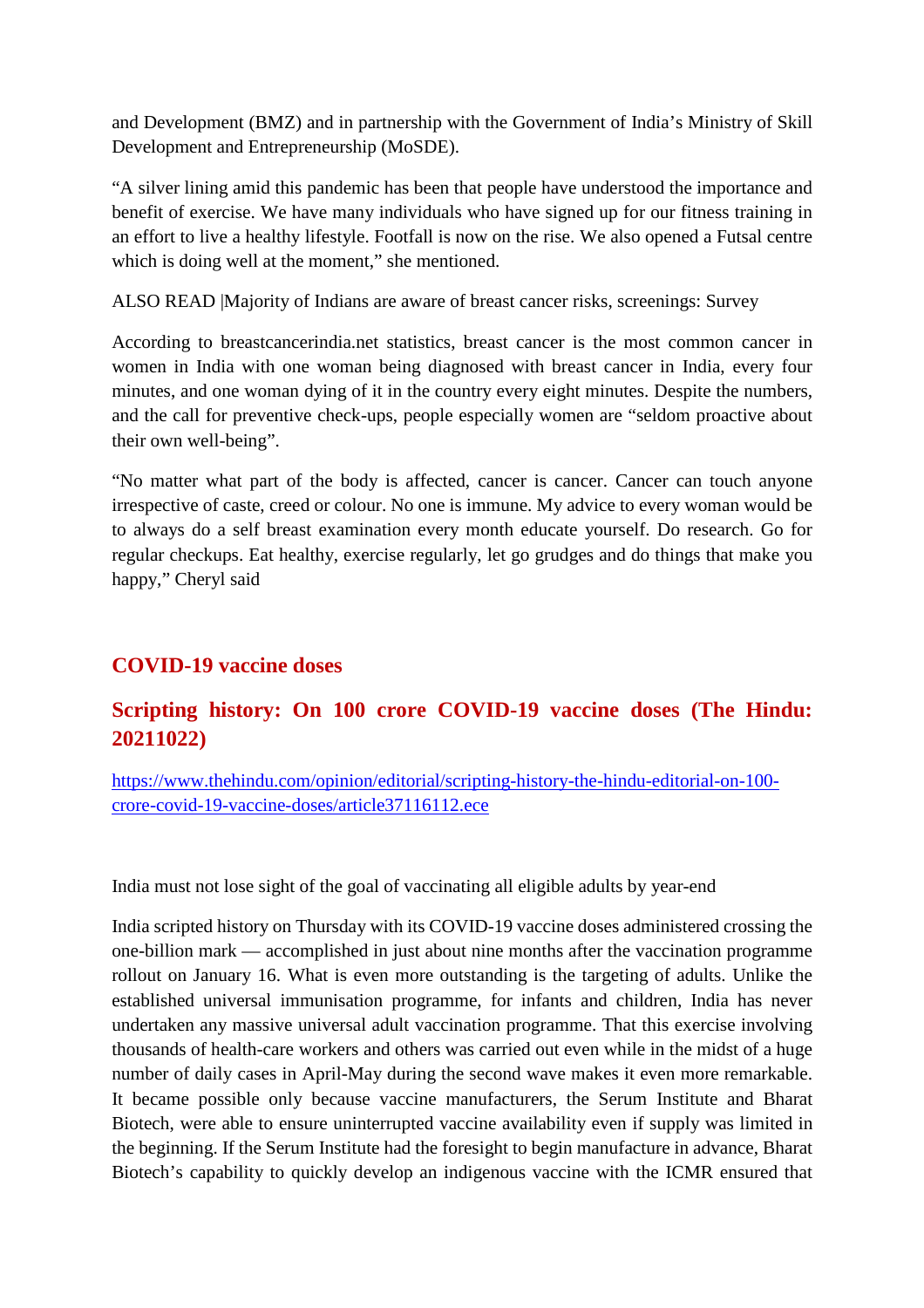India did not have to endlessly wait for vaccine supplies from other countries. If there was hesitancy initially even among health-care workers, who were the first to be eligible to receive the vaccines, the deadly second wave led to a huge leap in vaccine uptake; vaccination was opened up to all priority groups and to everyone above 18 years before the second wave peaked in early May. India could have probably reached this grand milestone earlier had time not been wasted in asking States to procure vaccines directly from the two manufacturers at a higher cost to vaccinate the 18-44 age group.

While basking in glory, it is important not to lose sight of the bigger goal of vaccinating all eligible adults by the year-end. Even as vaccine supply is increasing, the pace of the vaccination drive has to be speeded up to meet the objective. If over 75% of the eligible adults have already been vaccinated with one dose, the proportion of adults who are fully vaccinated is only 31%. Since vaccination with two doses is necessary to increase the protection level, efforts should be directed at increasing the pace of second dose vaccination. China has already administered over 2.2 billion doses and fully vaccinated over 75% of the eligible population even by mid-September. Crossing the one-billion mark became possible as India stopped the export of vaccines, impacting most low- and middle-income countries. On October 14, nearly six months after halting exports, India finally supplied vaccines to four countries; further supplies will depend on production and demand. It is imperative that vaccine production is quickly ramped up to meet demand. Any more delay in meeting international obligations will greatly hurt India's credibility as a reliable vaccine supplier to the global South.

#### **A 'pink bot' awareness campaign on breast cancer**

#### **A 'pink bot' awareness campaign on breast cancer (The Hindu: 20211022)**

https://www.thehindu.com/sci-tech/health/dr-p-guhan-introduces-a-campaign-that-usesartificial-intelligence-ai-for-breast-cancer-awareness-month/article36921024.ece

It is never too early for detection. Dr P Guhan and his team introduce a 'pink bot' campaign that uses Artificial Intelligence (AI) for Breast Cancer Awareness Month

A 'Hi' over WhatsApp is all it takes. The reply arrives almost immediately. You are not greeting a person, but a 'pink bot'. The bot is quick to list nine topics on breast cancer starting with early signs of breast cancer, early diagnosis to treatment modalities, and risk factors."One can choose either Tamil or English. Using Artificial Intelligence (AI), the bot answers every query on breast cancer," says Dr P Guhan, director of Sri Ramachandra Institute of Oncology and Research (SRIOR), Sri Ramakrishna Hospital.

The pink bot, a chat module integrated into WhatsApp to answer queries on breast cancer is the latest initiative from Dr P Guhan and his team to raise awareness on it. It has been launched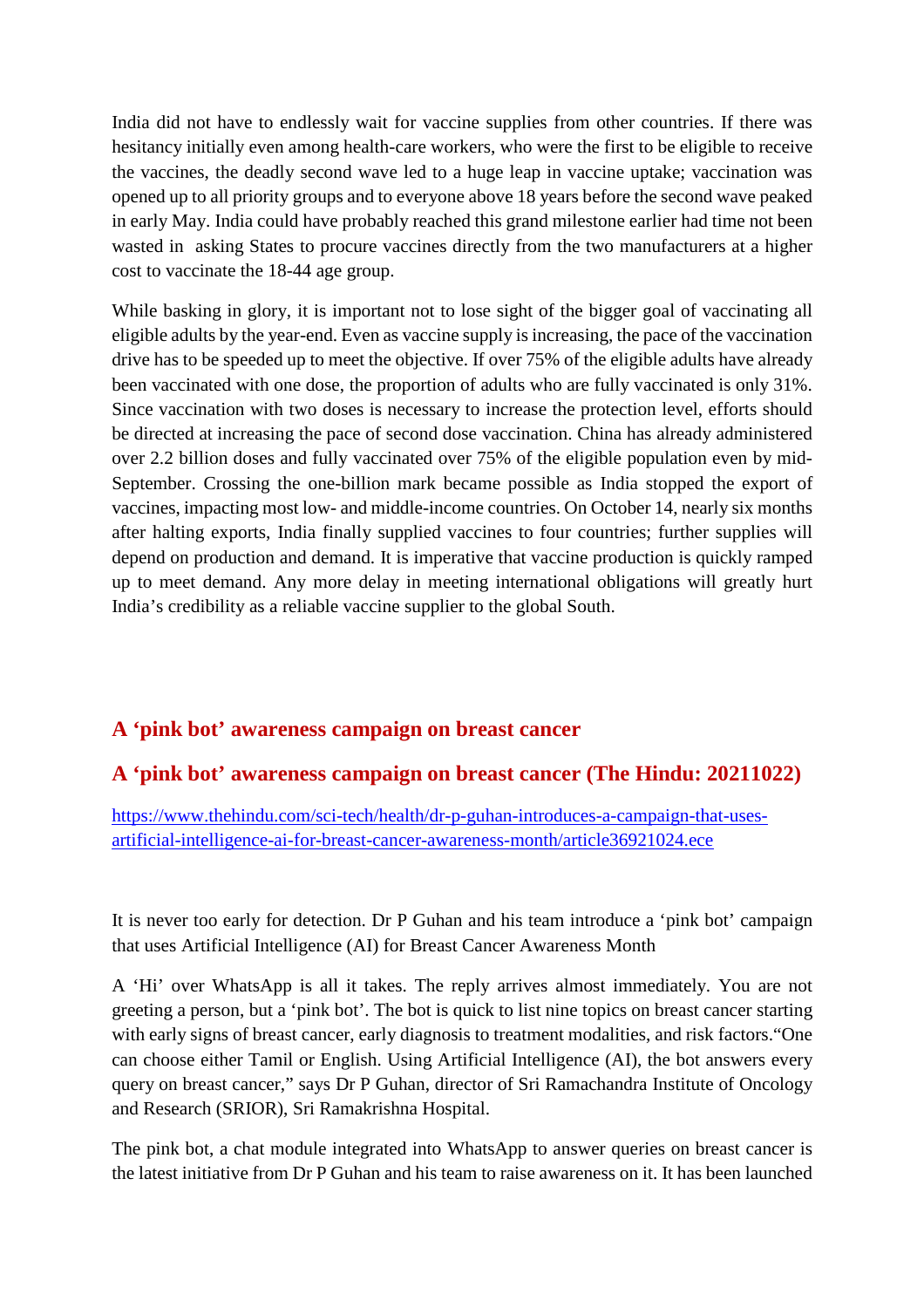to coincide with Breast Cancer Awareness Month, an annual campaign celebrated worldwide in October too raise awareness about the impact of breast cancer.

#### **Pfizer-BioNTech**

# **Pfizer-BioNTech ask EU agency to approve vaccine for kids 5-11(The Hindu: 20211022)**

https://www.thehindu.com/sci-tech/health/pfizer-biontech-ask-eu-agency-to-approvevaccine-for-kids-5-11/article37011643.ece

If EU regulators agree, it would be the first opportunity for younger children in Europe to get immunized against COVID-19.

Pharmaceutical company Pfizer and biotechnology company BioNTech said Friday they have requested to have their coronavirus vaccine licensed for children ages 5 to 11 across the European Union.

If EU regulators agree, it would be the first opportunity for younger children in Europe to get immunized against COVID-19.

#### **Covaxin**

# **WHO to meet next week to consider emergency use listing of India's Covaxin(The Hindu: 20211022)**

https://www.thehindu.com/news/international/who-to-meet-next-week-to-consideremergency-use-listing-of-indias-covaxin/article37050127.ece

Hyderabad-based Bharat Biotech, which has developed Covaxin, had submitted EOI to the World Health Organisation on April 19 for its vaccine.

The WHO's technical advisory group will meet on October 26 to consider the emergency use listing of India's Covaxin which is being used in the country's nationwide anti-COVID-19 vaccination programme, according to the global health agency's chief scientist Soumya Swaminathan.

Hyderabad-based Bharat Biotech, which has developed Covaxin, had submitted EOI (Expression of Interest) to the World Health Organisation on April 19 for its vaccine.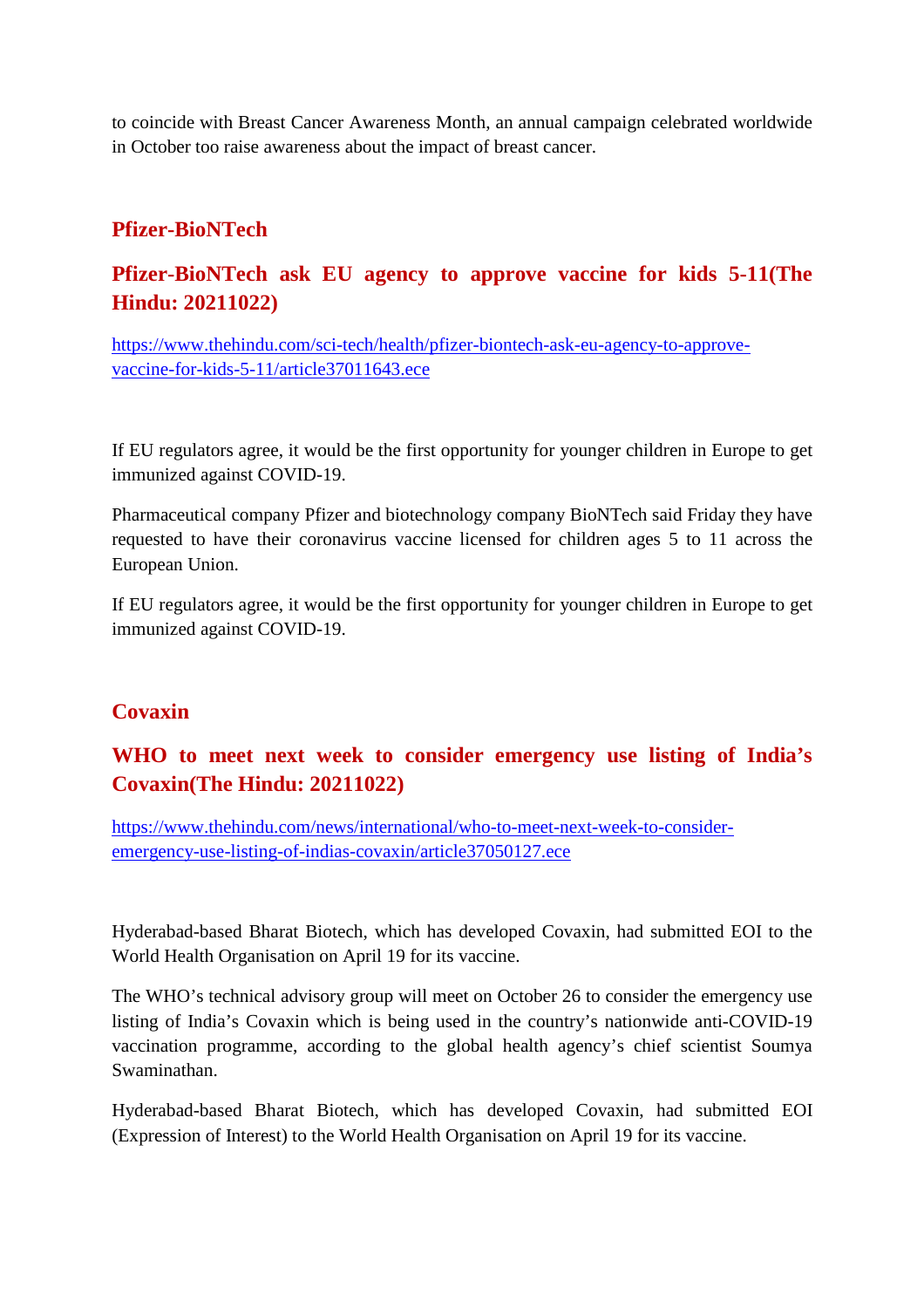#### **Vaccination**

# **Is COVID-19 vaccine necessary for children? | In Focus podcast The Hindu: 20211022)**

https://www.thehindu.com/podcast/is-covid-19-vaccine-necessary-for-children-in-focuspodcast/article36999519.ece

Jacob Koshy speaks to us on whether it is really necessary to expose children to vaccines when it is evident that they only contract a mild infection

With about 29% of India's population fully vaccinated, the government's Subject Expert Committee (SEC) has now recommended Bharat Biotech's COVID-19 vaccine, Covaxin, for Emergency Use Authorisation (EUA) for children aged 2-18 years. This is the second vaccine in India to be cleared for children. Earlier, Zydus Cadilla's vaccine got authorization for kids above 12.

While the timeline for the supply of Covaxin for children is still unclear, its availability as an option has raised some critical questions: Is it really necessary to expose children to a vaccine authorised for emergency use, when it is evident that they only contract a mild infection and don't face the threat of mortality? Secondly, is WHO clearance for Covaxin a mere formality or should it be a matter of concern that a vaccine that is yet to get WHO clearance for adults has already got approval for children in India?

# **Vaccination Centre (The Asian Age: 20211022)**

http://onlineepaper.asianage.com/articledetailpage.aspx?id=15913746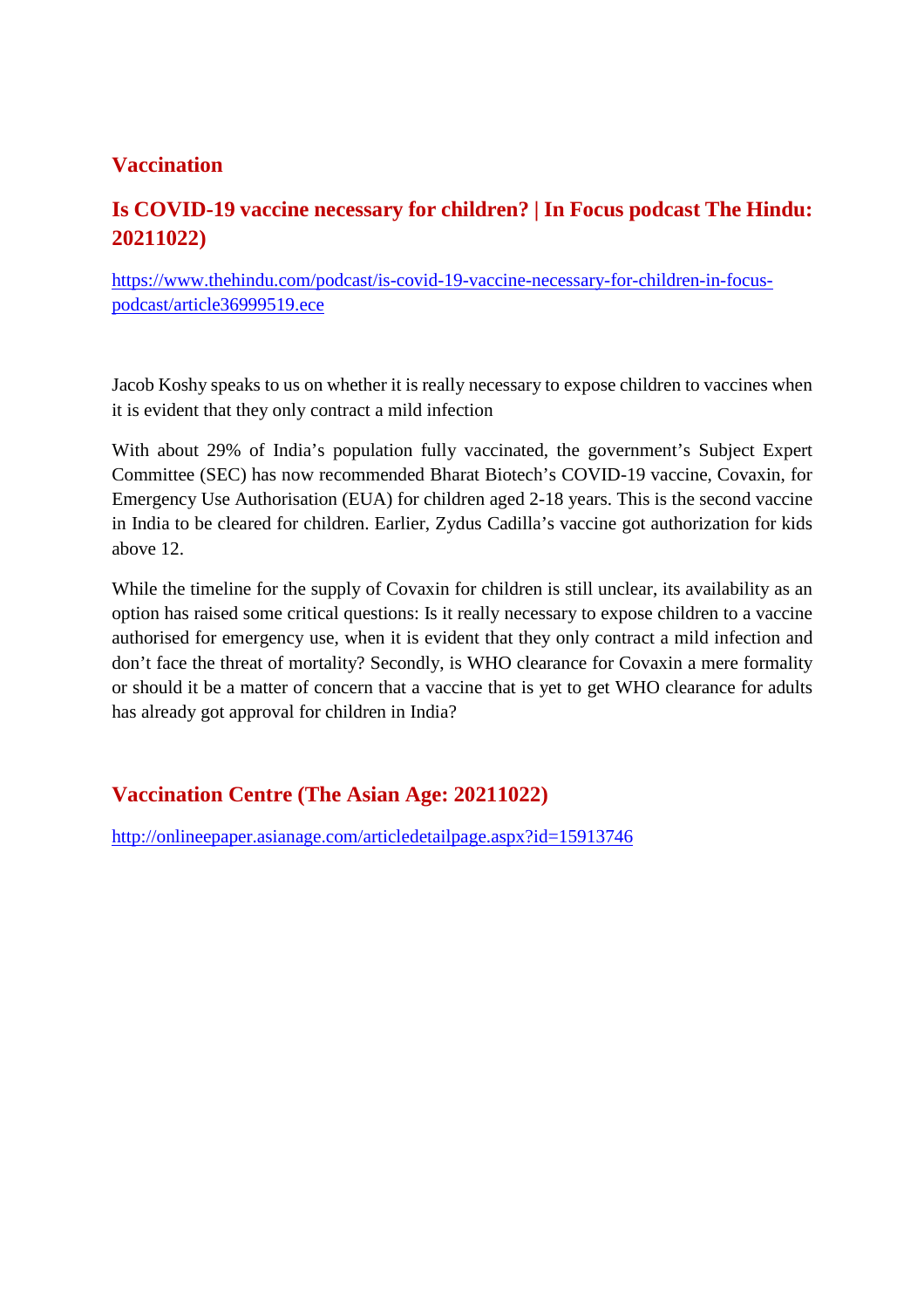# • Modi says 'history scripted' as world hails milestone • 75% adults got 1 dose; 31% both India administers billionth Covid jab

#### **SANJAY KAW**<br>NEW DELHI, OCT. 21

India scripted history on<br>Thursday as the cumula-<br>tive Covid-19 vaccine tive Covid-19 vaccine<br>doses administered in the country crossed the one<br>billion (100 crore) mile-<br>stone. Nine months since<br>the launch of one of the<br>world's biggest vaccina-<br>tion drives, India has also become the second coun-<br>try in the world after<br>China to achieve this his-

crima to achieve this ins-<br>toric feat.<br>Hailing the collective<br>spirit of 1.3 billion Indians spirit of 1.3 billion indians<br>who managed to pull off<br>this incredible achieve-<br>ment, Prime Minister<br>Narendra Modi and top<br>IP IP BJP leaders expressed<br>their gratitude to all medical health professionals Earl Heath protessionals<br>and citizens who made this<br>achievement possible.<br>After paying a visit to<br>New Delhi's Ram

New Delhi's Ram<br>Manohar Lohia Hospital



Prime Minister Narendra Modi visits the vaccination<br>centre at Ram Manohar Lohia Hospital in New Delhi DTI on Thursday.

in the morning, Mr Modi<br>tweeted: "India scripts his-<br>tory. We are witnessing<br>the triumph of Indian sci-<br>ence, enterprise and col-<br>lective spirit of 130 crore<br>crissing 100 crore vaccina. crossing 100 crore vaccinations. Gratitude to our doc-<br>tors, nurses and all those

who worked to achieve this feat.

#VaccineCentury." A series of events were<br>also held to mark the mileassoned to mark the music<br>stone. These included the<br>launch of a song by singer<br>Kailash Kher and an<br>audiovisual film by Union<br>health minister Mansukh

**NINE MONTHS** since the launch of one of the world's biggest vaccination drives, India has also<br>become the second country in the world after<br>China to achieve this historic feat.

**AN ANNOUNCEMENT** was made at railway sta-<br>tions across India hailing the completion of administering 100 crore doses<br>and congratulating all the frontline and healthcare workers for their efforts during the crisis

Mandaviya at the Red<br>Fort. The largest khadi tri-<br>colour in the country, weighing around 1,400 kg,<br>was also displayed at the<br>iconic fort. The same tri-<br>colourof 225 ft by 150 ft,<br>had been unfurled on<br>Gandhi Jayanti in Leh,

An announcement was made at railway stations<br>across India hailing the across India natural<br>completion of administering all the congradualing all the<br>frontline and healthcare<br>frontline and healthcare<br>workers for their efforts<br>during the crisis. The<br>Delhi Metro made<br>announcements through its public address systems<br>and displayed messages on panels in trains and at sta-<br>tions to mark the "momen-<br>tous achievement",

tous achievement".<br>
SpiceJet unveiled special<br>
livery on its Boeing 737<br>
aircraft at Delhi airport to<br>
celebrate the milestone.<br>
The livery bearing an<br>
image of Mr Modi and<br>
healthcare<br>
adorned three Boeing 737<br>
adorned th adorned three boeing for<br>aircraft of SpiceJet. Some<br>mobile networks' caller<br>tunes mentioning comple-<br>tion of 100 crore doses<br>were also introduced. Also, banners were put up

#### **Public Health (The Asian Age: 20211022)**

http://onlineepaper.asianage.com/articledetailpage.aspx?id=15913761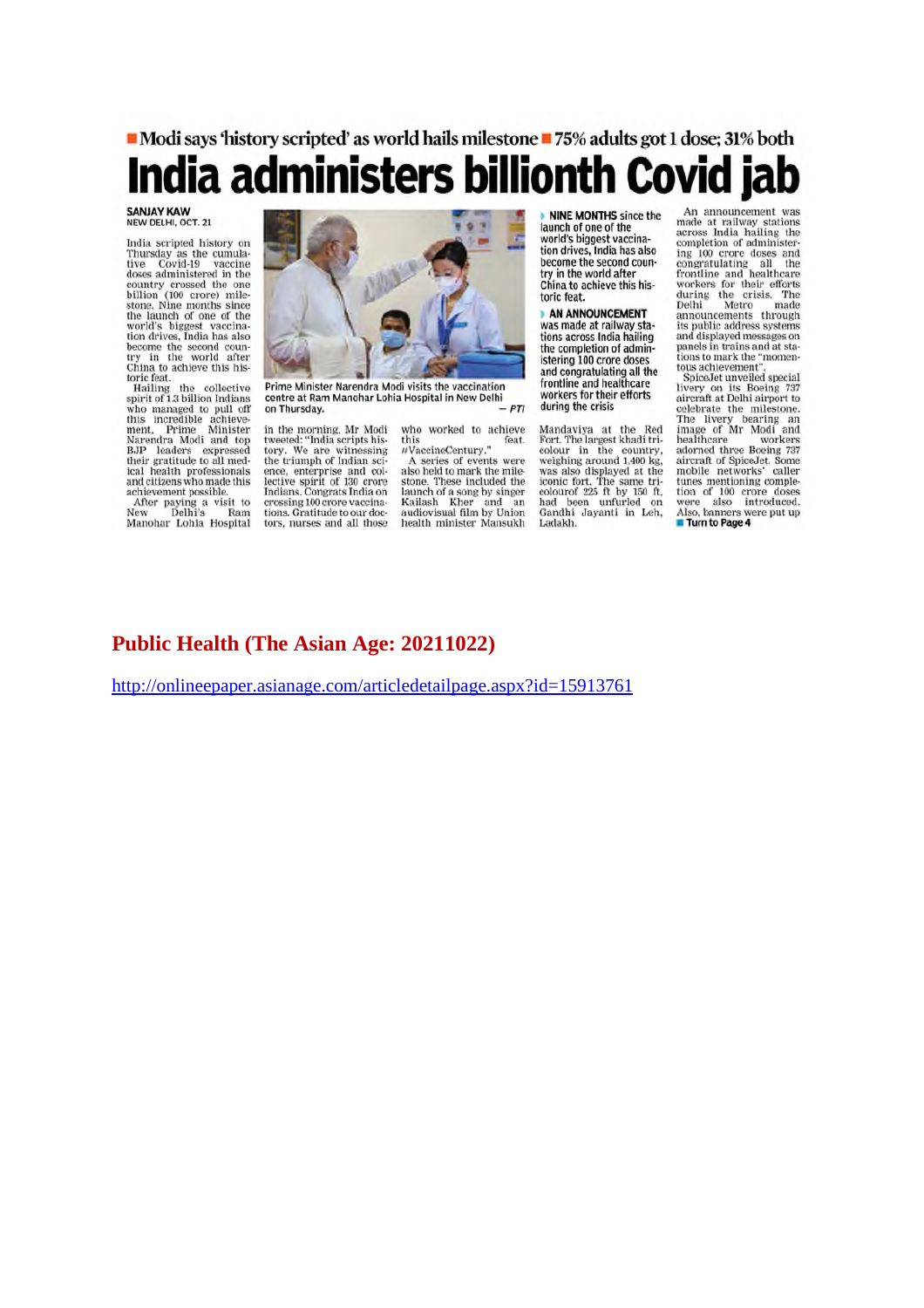# ■ 'Need to spend 2.5-3.5% to support healthcare transformation' India needs to raise public health spending: Report

New Delhi, Oct. 21: India<br>needs to raise public<br>health spending to 2.5-3.5<br>per cent of GDP to support healthcare transformation, according to a report released on<br>Thursday. As per the<br>Union Budget 2021-22, the total public healthsector allocation stood at 1.2 per cent of the gross domestic product (GDP).

The FICCI and KPMG in India report titled 'Covid India report theore covid<br>Induced Healthcare<br>Transformation in India said the pandemic saw the country undergo a paradigm shift from traditional legacy systems to cloudbased applications last<br>year. The crisis proved to be a catalyst for increased adoption of digital healthcare systems across the<br>world.<br>"With a healthcare

spending of 1.5 per cent of<br>India's Gross Domestic<br>Product (GDP) in 2018-19,

The FICCI and KPMG in India report titled Covid Induced Healthcare **Transformation in India'** said the pandemic saw the country undergo a paradigm shift from traditional legacy systems to cloud-based applications last year.

there is a need to increase the public health spend-<br>ing to 2.5 - 3.5 per cent to support healthcare transformation," said the report.

It also highlighted the need to incorporate alternative financing models to address the financial gaps in the health sector and ensure mandatory and ensure manuatory<br>support the Universal<br>Health Coverage (UHC)<br>targets. The report also suggests establishing a

the need to incorporate alternative financing models to address the financial gaps in the health sector and ensure mandatory health coverage for all to support the Universal UHC targets. level Health district

It also highlighted

System Index to assess<br>health system maturity, modifying existing dis-<br>trict hospitals to implement a hub-and-spoke<br>model, ensuring adequate diagnostic services across all districts and promoting convergence of public health scheme.

It calls for leveraging<br>make-shift and alternative health infrastructure and strengthening pri-<br>mary care though collaborating with private sector

to strengthen existing

health system.<br>Alok Roy, Chair, FICCI<br>health services committee meand chairman, medical<br>group of hospitals said,<br>"The Covid pandemic<br>exposed weaknesses in our health systems and amplified already existing challenges pertaining to<br>gaps in health infrastructure, workforce and accessibility and equity in<br>health services."

"But at the same time, it also reinforced an urgent need to make greater<br>investments in augmentinvestments in augment-<br>ing health preparedness<br>and quality of care," he<br>added. Lalit mistry, part-<br>ner and co-Head — health-<br>care sector, KPMG in<br>has transformed the way<br>the opvernment and prithe government and private players are planning to bring change in the<br>healthcare system."

 $-PTI$ 

#### **Vaccines**

#### **सौ करोड़ टकका कोरोना कवच (Hindustan: 20211022)**

https://epaper.livehindustan.com/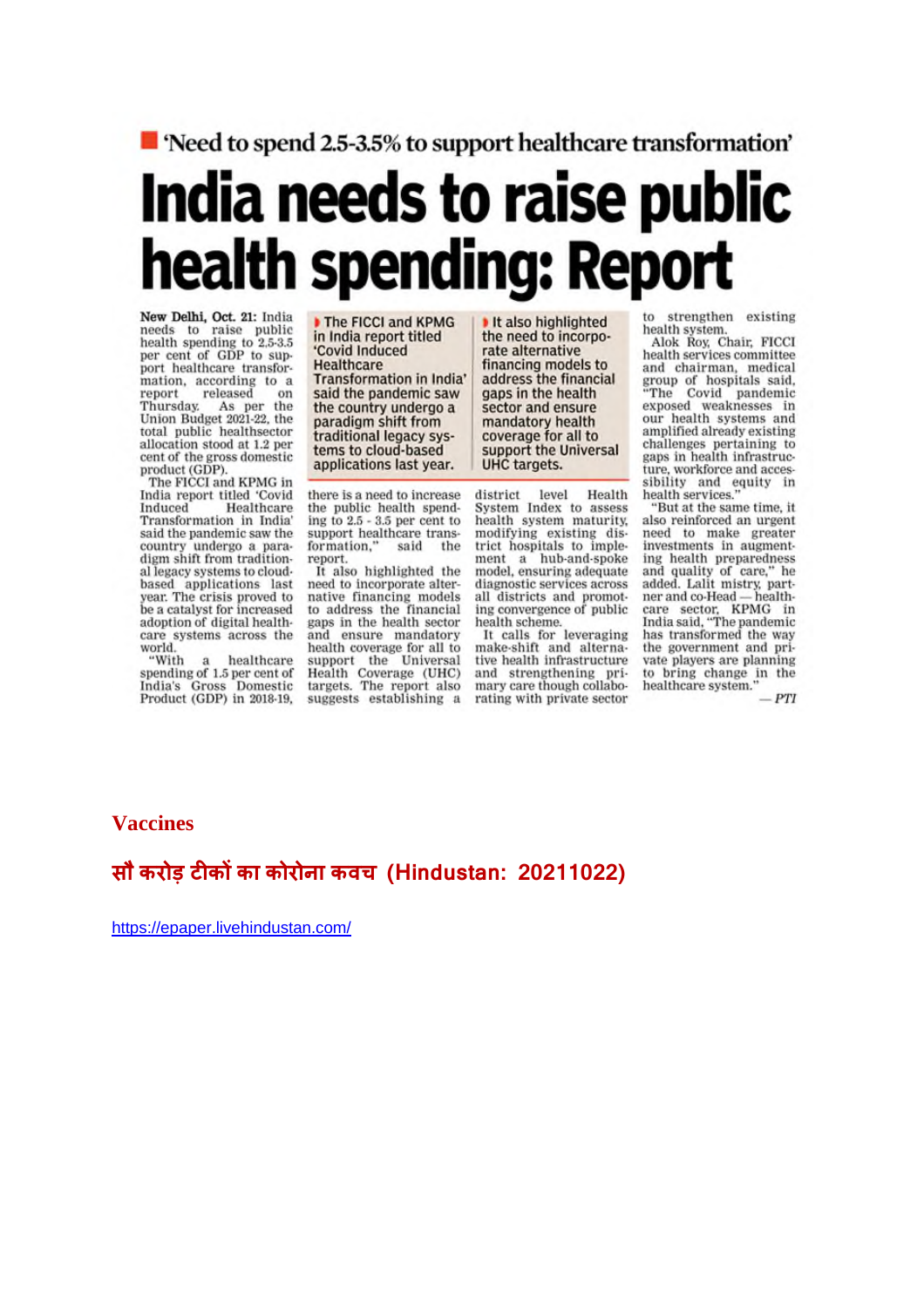



नई दिल्ली स्थित राम मनोहर लोहिया अस्पताल में गुरुवार को वाराणसी के दिव्यांग अरुण राय को सौ करोड़वां टीका लगाया गया। इस दौरान प्रधानमंत्री नरेंद्र मोदी भी मौजूद रहे। उन्होंने चिकित्सकों और नर्सों के प्रयासों की सराहना की। • प्रेट्र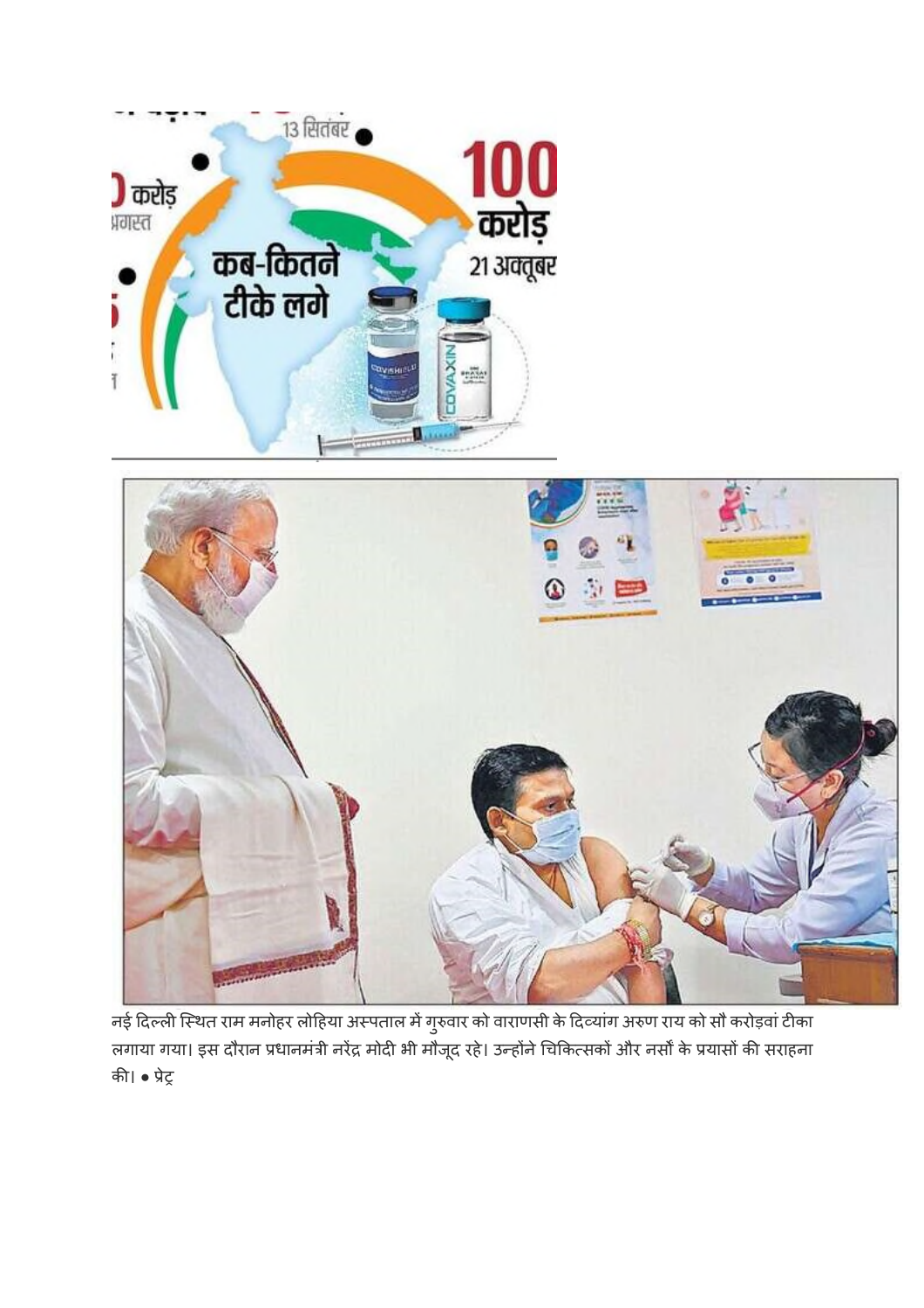



# **देश म71 करोड़ वयक आबादको पहलऔर 29 करोड़ लोगको दसू रखरुाक लगी**

# **धानमंी नर मोदनेबधाई द, कहा- यह भारत और हर नागरक कउपलिध**

भारत ने इतिहास रच दिया। यह भारतीय विज्ञान, उदयम और 130 करोड़ भारतीयों की सामूहिक भावना की जीत है। भारत में टीकों की 100 करेाड़ खुराक दिए जाने पर बधाई। हमारे चिकित्सकों, नर्सों और इस उपलब्धि में योगदान देने वालों के प्रति आभार।

# **नई दल| वशषे संवाददाता**

भारत ने कोरोना टीकाकरण की दिशा में गुरुवार को इतिहास रच दिया। देर रात तक कुल 100 करोड़ 62 लाख से अधिक टीके लगाए गए। दुनिया में चीन के बाद भारत दूसरा ऐसा देश है, जो यह मुकाम हासिल कर पाया। देश में अब तक 71.09 करोड़ वयस्क आबादी को टीके की एक ख़ुराक और करीब 29.52 करोड़ लोगों को दोनों खुराक मिल चुकी हैं।

इस मौके पर प्रधानमंत्री नरेंद्र मोदी ने बधाई देते हुए कहा कि आज का दिन इतिहास में दर्ज हो गया है। एम्स के झज्जर परिसर में बने राष्ट्रीय कैंसर संस्थान के कार्यक्रम में उन्होंने कहा कि अब देश के पास सौ साल की सबसे बड़ी महामारी से मुकाबला करने के लिए 100 करोड़ खुराक का मजबूत सुरक्षा कवच है। यह भारत की, भारत के हर नागरिक की उपलब्धि है। केंद्रीय स्वास्थ्य मंत्री मनसुख मंडाविया ने वीट कर कहा, बधाई हो भारत!'

स्वास्थ्य मंत्रालय के सूत्रों के अनुसार, अब दूसरा लक्ष्य सभी वयस्क आबादी को इस साल के अंत तक टीके की एक ख़ुराक लगाने का है। 18 साल से अधिक उम्र के लोगों की आबादी करीब 94 करोड़ है। इनमें से 70 करोड़ से अधिक को एक ख़्राक दे दी गई है।

पर्याप्त उपलब्धता:देश में इस समय टीके की पर्याप्त उपलब्धता है। करीब 30 करोड़ ख़्राक प्रतिमाह तैयार करने की क्षमता हासिल हो चुकी है। कोविशील्ड, कोवैक्सीन के साथ-साथ स्पूतनिक टीके का भी उत्पादन देश में शुरू हो रहा है। जायडस कैडिला का टीका भी जल्द शुरू होने की उम्मीद है।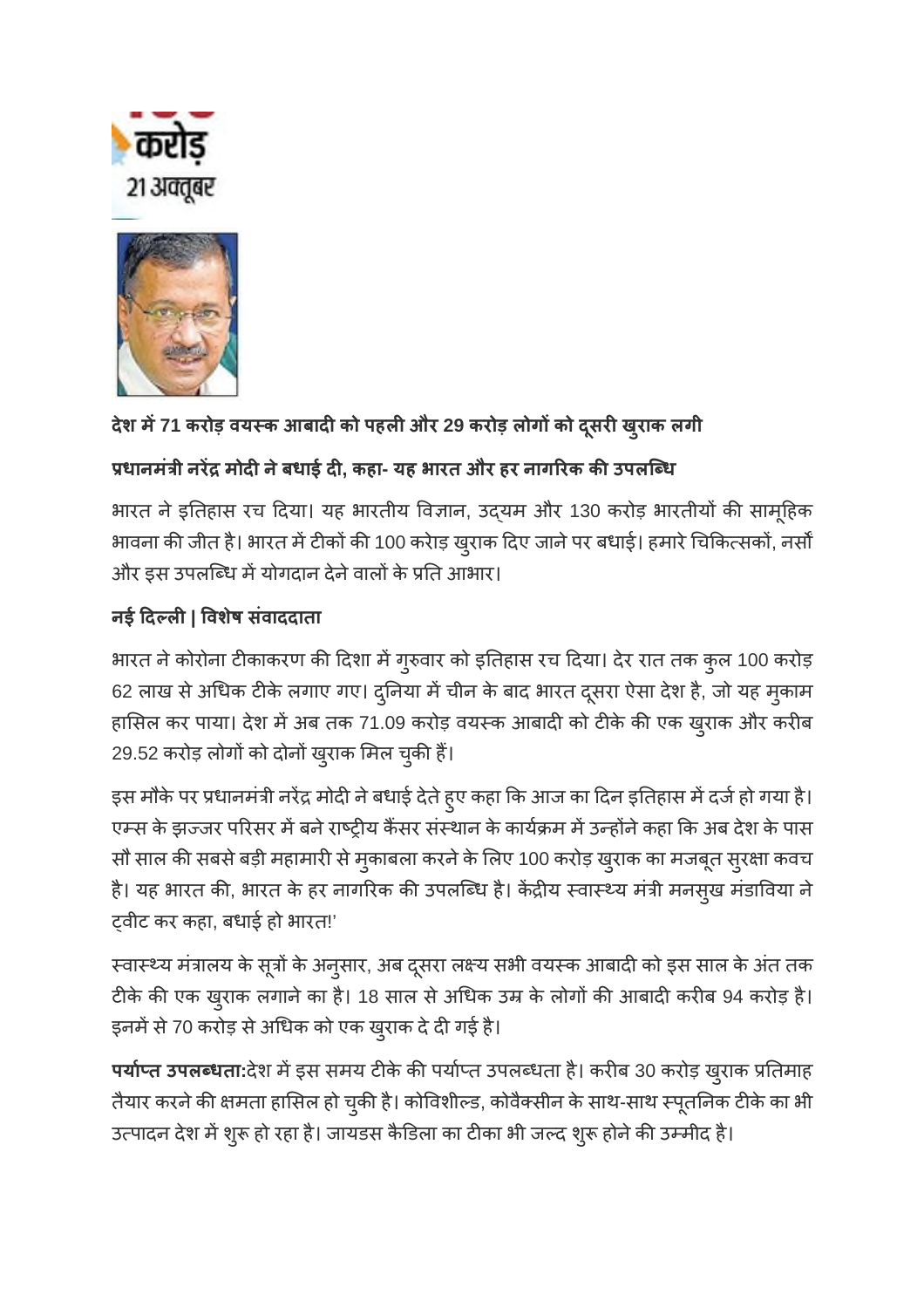**99.9 खुराकें देश में बनीं:** एक बड़ी उपलब्धि यह रही कि जो खुराकें अब तक दी गई उनमें से 99.9 से अधिक भारत में बनी हैं। ये कोविशील्ड व कोवैक्सीन की खुराक हैं। रूस में बनी स्पूतनिक की कुछ लाख खुराकें लगी हैं।

**इतहास रचा**

**-नर मोद,** धानमंी

**75**

**अहम पड़ाव**

**करोड़**

**13 सतंबर**

**100**

**50**

**06 अगत**

**कब-कतनेटके लगे**

**25**

**12 जून**

जिन डॉक्टरों, नर्स व अग्रिम मोर्चे पर तैनात कर्मियों की वजह से यह संभव हुआ, उन्हें सलाम। हम सब मिलकर इस बीमारी को हराएंगे।

**-अरविंद केजरीवाल,** मुख्यमंत्री, दिल्ली

Dengue

िदली सरकार का दावा : हालात िनयंण म, महज 221 मरीज अपताल मभत**डगू के 25 मरीज बाहरी:जैन(Hindustan: 20211022)**

**https://epaper.livehindustan.com/**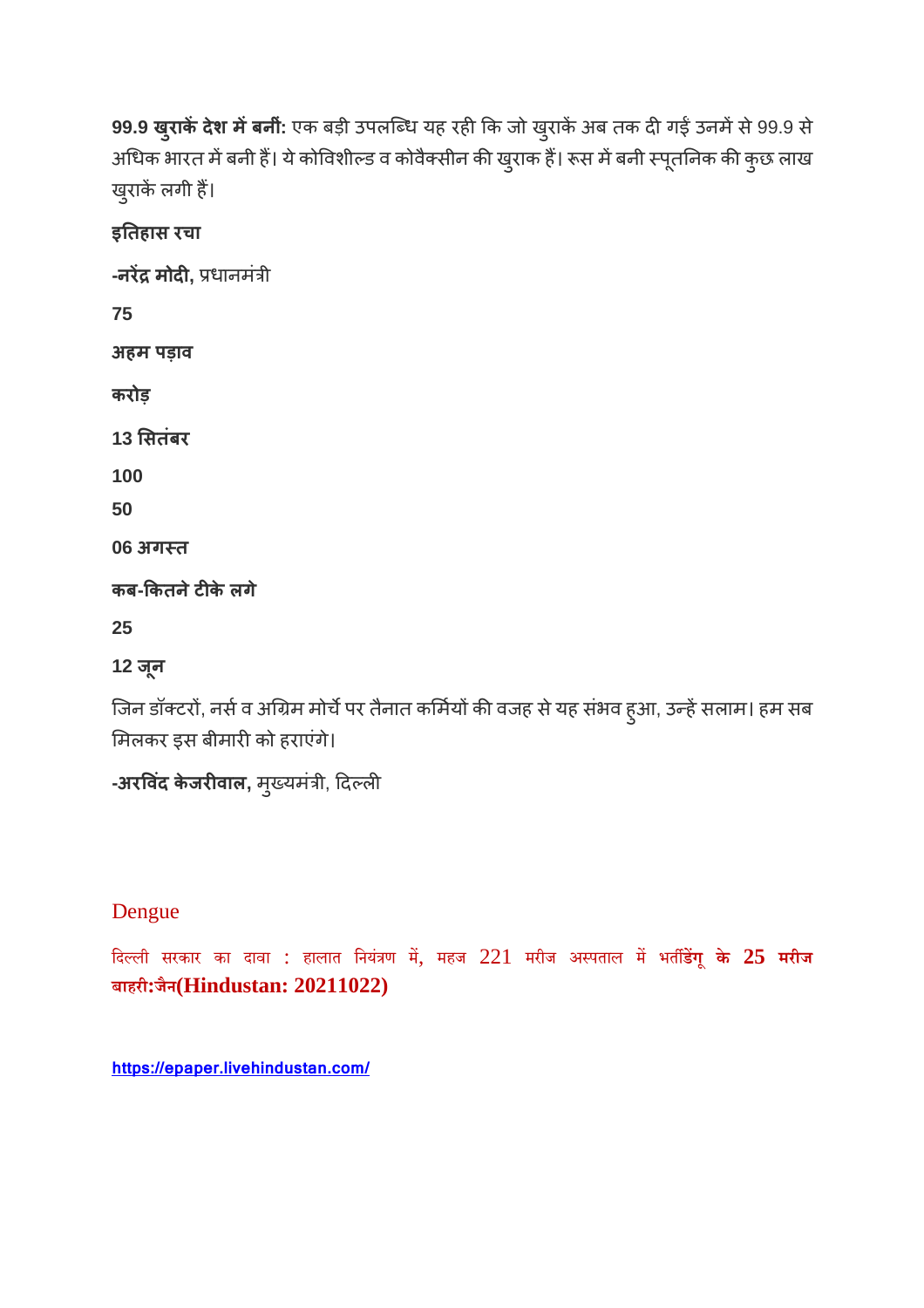

अस्पतालों में चल रहा है डेंगू मरीजों का इलाज



**राजधानी मबीतेछह सालमडग ू का हाल वषकुल मामलेमौत** 2015 14889 60 2016 3650 10 2017 3829 10 2018 1595 04 2019 1069 02 2020 612 01 2021 723 01 (16 अटूबर तक)

# **कोवड मरजके लए अब सफ10 फसदबेड आर त**

डेंगू मरीजों के लिए पर्याप्त बेड की व्यवस्था करने के लिए कोविड मरीजों के लिए आरक्षित बेड की संख्या 30 फीसदी से घटाकर 10 फीसदी कर दी गई है। एलएनजेपी अस्पताल में कोविड बेड़ की संख्या 700 से 400 और राजीव गांधी सुपर स्पेशिएलिटी अस्पताल में 600 से घटाकर 350 कर दी गई है। खाली हुए बेड का प्रयोग जल जनित बीमारी से ग्रसित लोगों के इलाज के लिए किया जाएगा।

डेंगू की स्थिति पूरी तरह से नियंत्रण में है। बेड की कोई कमी नहीं है। दिल्ली के अस्पतालों में दिल्ली के बाहर के मरीजों का भी इलाज चल रहा है। अभी दिल्ली के अस्पतालों में भर्ती कुल डेंगू मरीजों में 25 <mark>फीसदी दिल्ली से बाहर के हैं। हालात 2019 की तरह ही हैं। **-सत्येंद्र जैन,** स्वास्थ्य मंत्री दिल्ली सरकार</mark>

**नई दल| वरठ संवाददाता**